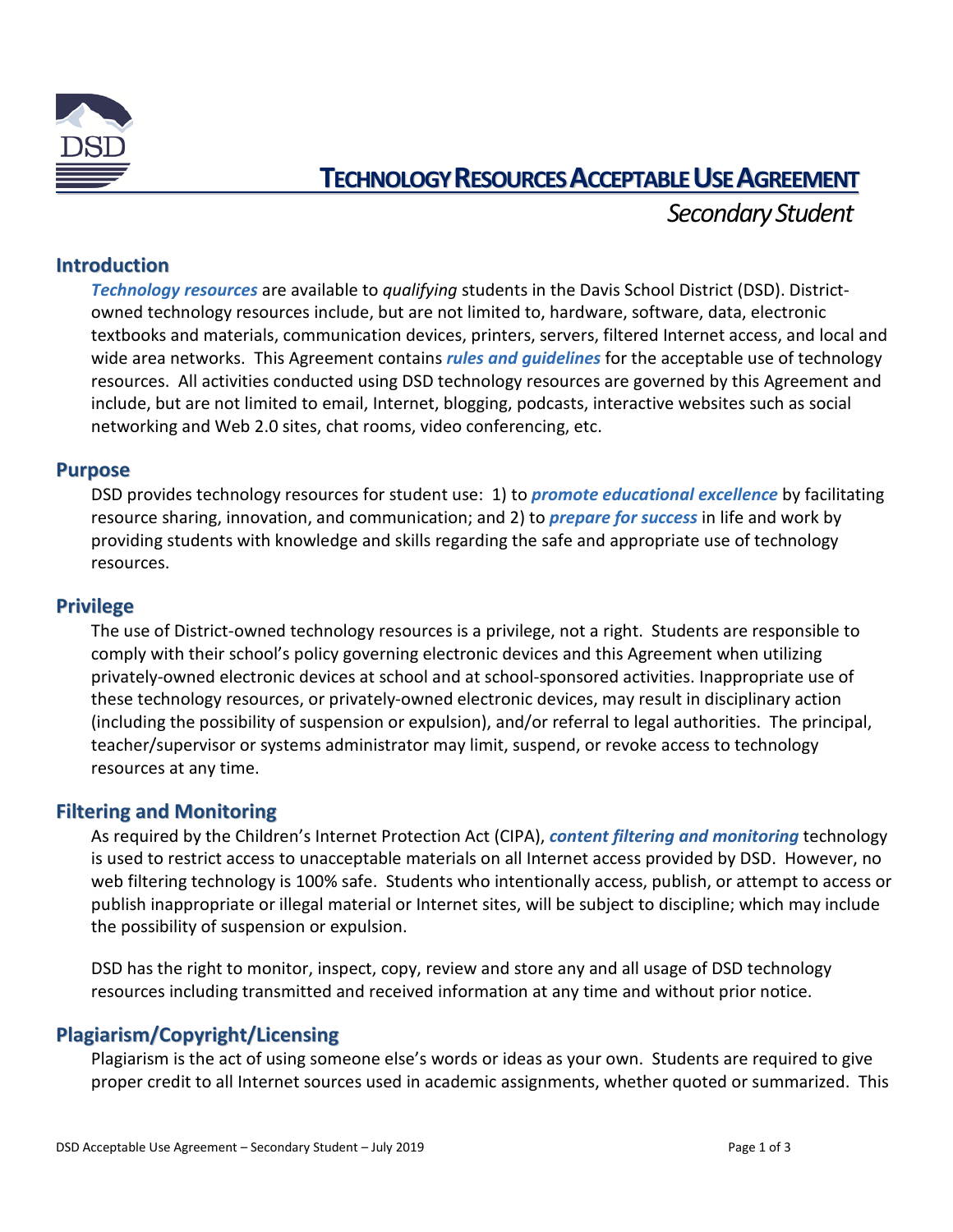includes all forms of media from the Internet such as graphics, movies, music, and text. Plagiarism of Internet resources will be treated in the same manner as any other incidences of plagiarism. In addition, students must follow copyright laws regarding software, authorship, and copying information.

# **Code of Conduct**

When using DSD technology resources, *students must follow the same rules, regulations, and policies*  that apply within the school. *If the language, actions, or images would not be appropriate in the classroom, they are not appropriate using DSD technology resources.* These rules include, but are not limited to:

*Be polite and respectful.* Never send, or encourage others to send abusive messages.

*Use appropriate language and graphics.* Don't access, transmit, copy, or create material or messages that are threatening, rude, discriminatory, or meant to harass or cyber-bully. Swearing, vulgarities, suggestive, obscene, belligerent, or abusive language of any kind is not acceptable.

*Use resources for appropriate educational purposes.* Illegal or inappropriate activities, or transmission or intentional receipt of any inappropriate material in violation of law or DSD policy is prohibited.

*"Inappropriate material"* includes, but is not limited to: design or detailed information pertaining to explosive devices, criminal activities or terrorist acts; pornography or indecent material; gambling; illegal solicitation; stolen materials; information used to cheat on school assignments or tests; commercial activities including product advertisement; political lobbying, including lobbying for student body office; online games (unless approved by supervising teacher as educational activity); illegal copies of copyrighted work; spam, chain letters, or other mass unsolicited mailings.

## **Security**

*Use only assigned accounts.* Do not use another individual's account or log onto the system as the systems administrator. *Protect passwords***.** Never view, use, or copy other's passwords or share your passwords with others. If you suspect someone has discovered your password, change it immediately and notify your teacher or administrator. *No "hacking" or vandalism.* Don't access, modify, delete, destroy, or damage data, networks, or other resources or property that does not belong to you without clear permission of the owner. This also includes, but is not limited to; abusive overloading of data on the server, use of the network in any way that would disrupt network use by others; or the uploading, downloading or creation of computer viruses.

#### **Privacy and Safety**

*Don't distribute or post private information about yourself or others.* This includes home address, personal phone numbers, last name of yourself or any other student, passwords, credit card numbers, student id, or social security number, etc.

When publishing on the Internet/Intranet using DSD technology resources, students must work under the guidance of a sponsoring teacher and follow the Davis School District – Internet/Intranet Publishing Guidelines.

## **Report Violations**

Students must report all security concerns, inappropriate activities, or misuse of DSD technology resources immediately to the principal, teacher/supervisor, or systems administrator. This includes the